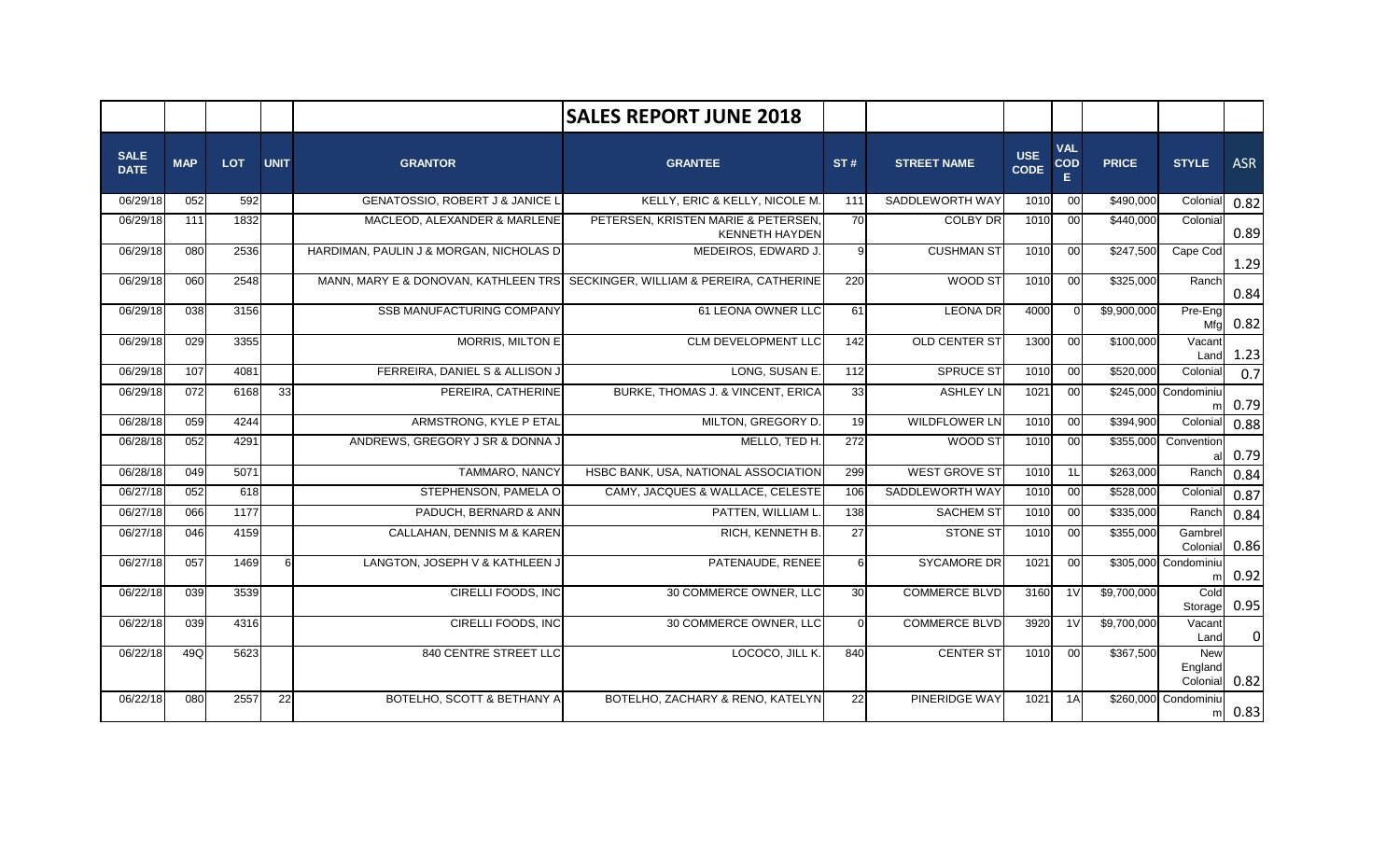| 06/21/18 | 092              | 3691 | MCPECK, GEORGE A & DOROTHY M TRUSTEES   | SYLVIA, MATHEW J                                                        | 203              | <b>MILLER ST</b>     | 1010 | 00              | \$365,000 | Ranch                             | 0.88         |
|----------|------------------|------|-----------------------------------------|-------------------------------------------------------------------------|------------------|----------------------|------|-----------------|-----------|-----------------------------------|--------------|
| 06/21/18 | 024              | 4986 | GIBBS, RICHARD D & JUDITH L TRS         | <b>BONFIGLIOLI, STEPHEN H</b>                                           |                  | <b>THOMPSON ST</b>   | 1320 | 00              | \$3,000   | Vacant<br>Land                    | 2.9          |
| 06/20/18 | 50H              | 2395 | COSTA, LAWRENCE & MEDEIROS, CRAIG TRS   | LAMOUREUX, DAVID M.                                                     |                  | <b>HOWLAND ST</b>    | 1113 | 00              | \$480,000 | Apts class<br>111                 | $\mathbf{1}$ |
| 06/20/18 | 019              | 4718 |                                         | DAVIS, JONATHAN W & LISA M KELLEY, BERNARD F., JR & KELLEY, KRISTIN F.  | 51               | <b>DON'S WAY</b>     | 1010 | 00              | \$509,900 | Colonial                          | 0.89         |
| 06/20/18 | 41M              | 5033 | LEOMBRUNO, DONNA L                      | BERGIN, CHRISTOPHER J. & MASON, NICOLE                                  | 124              | NORTH ST             | 1010 | 00              | \$305,000 | Ranch                             | 0.84         |
| 06/20/18 | $\overline{059}$ | 5786 | MEDEIROS, EDWARD J TRUSTEE              | LAMOUREUX, DAVID M                                                      | 78               | <b>EAST GROVE ST</b> | 1113 | $\overline{1V}$ | \$576,000 | Apts class<br>111                 | 0.47         |
| 06/20/18 | 059              | 5797 | MEDEIROS, EDWARD J TRUSTEE              | LAMOUREUX, DAVID M.                                                     | 82               | <b>EAST GROVE ST</b> | 1113 | $\overline{11}$ | \$576,000 | Apts class<br>111                 | 0.47         |
| 06/20/18 | 040              | 6121 | <b>GILGAN, LISA M</b>                   | O'CONNOR, SHANE & BURNS, RACHEL                                         | 21               | <b>MAPLE RD</b>      | 1010 | 00              | \$336,000 | Ranch                             | 0.8          |
| 06/20/18 | 071              | 6164 | LINDSKOG, JOHN & SUZANNE                | LEOMBRUNO, DONNA L                                                      | a                | <b>MARION RD</b>     | 1010 | 00              | \$292,000 | Ranch                             | 0.89         |
| 06/19/18 | 065              | 1363 | SHAW, TRACI                             | RIBEIRO, WASHINGTON L. & GILVANIA G.                                    | 12               | <b>BONNIE WAY</b>    | 1010 | 00              | \$316,500 | Raised<br>Ranch                   | 0.96         |
| 06/18/18 | 501              | 3416 | HEALEY, ROBERT & KATHLEEN               | KMETZ, AMANDA J. & FALLOW, JACOB S.                                     | 65               | <b>CAMBRIDGE ST</b>  | 1010 | 00              | \$261,000 | <b>New</b><br>England<br>Colonial | 0.82         |
| 06/18/18 | 041              | 4825 | WOOD, LORENZO III & BARBARA ANN         | <b>DBT INVESTMENTS, LLC</b>                                             |                  | <b>PLYMOUTH ST</b>   | 1300 | 00              | \$135,000 | Vacant<br>Land                    | $\mathbf{1}$ |
| 06/15/18 | 028              | 826  | FENTON, DANIEL J & BRYSON, CHERYL       | BARTLETT, STEVEN & BARTLETT, DANIELLE                                   | 174              | <b>BEDFORD ST</b>    | 1010 | 1D              | \$215,000 | Bungalow                          | 0.82         |
| 06/15/18 | 066              | 986  | US BANK NATIONAL ASSOCIATION TRUSTEE    | MATHENA, DAVID                                                          | $\overline{231}$ | <b>WAREHAM ST</b>    | 1010 | 1S              | \$238,800 | Raised<br>Ranch                   | 1.19         |
| 06/15/18 | 58C              | 1329 | WILLIAMS, ERIK D                        | U.S. BANK NATIONAL ASSOCIATION<br><b>TRUSTEES</b>                       |                  | <b>ROCK ST</b>       | 1050 | 1L              | \$332,638 | 3 Family                          | 1.04         |
| 06/15/18 | 078              | 1463 | PARSONS, ARTHUR J III & REBECCA J       | BRIDES, ROBIN M. & DEREK M.                                             | 6                | <b>HARPER LN</b>     | 1010 | 00              | \$330,000 | Ranch                             | 0.92         |
| 06/15/18 | 114              | 1592 | SULLIVAN, SUSAN                         | DIAMOND CUT HOMES, LLC                                                  |                  | <b>HIGHLAND ST</b>   | 1300 | 00              | \$120,900 | Vacant<br>Land                    | 1.09         |
| 06/15/18 | $\overline{087}$ | 5047 | RIVARD, PAUL & MARIANNE                 | <b>WILSON, INGRID MARGARITA</b>                                         | 112              | <b>MILLER ST</b>     | 1012 | 00              | \$385,000 | Raised<br>Ranch                   | 0.87         |
| 06/15/18 | 044              | 5526 | <b>KELLY, NICOLE M</b>                  | TUITE, SHAWN D.                                                         | 277              | <b>TISPAQUIN ST</b>  | 1010 | 00              | \$356,500 | Cape Cod                          | 0.76         |
| 06/13/18 | 50Q              | 6379 | <b>BALASCHI, NICOLE C</b>               | 19 WAREHAM ST, LLC                                                      | 19               | <b>WAREHAM ST</b>    | 1110 | 00              | \$377,000 | Apt House                         | 0.91         |
| 06/07/18 | 072              | 772  |                                         | CENTRAL CONGREGATIONAL CHURCH NOBLE, MARK S., SR. & GABRIEL-NOBLE, TAMI |                  | <b>GIBBS RD</b>      | 1010 | 1K              | \$243,000 | Colonial                          | 1.16         |
| 06/07/18 | 61D              | 1558 | BRIGHT, EMILY N EGAN, & LALLI, DUSTIN C | FAY, NICHOLAS & TERRASI, COURTLEY                                       | $\overline{38}$  | ATWOOD AVE           | 1010 | 00              | \$216,500 | Ranch                             | 0.86         |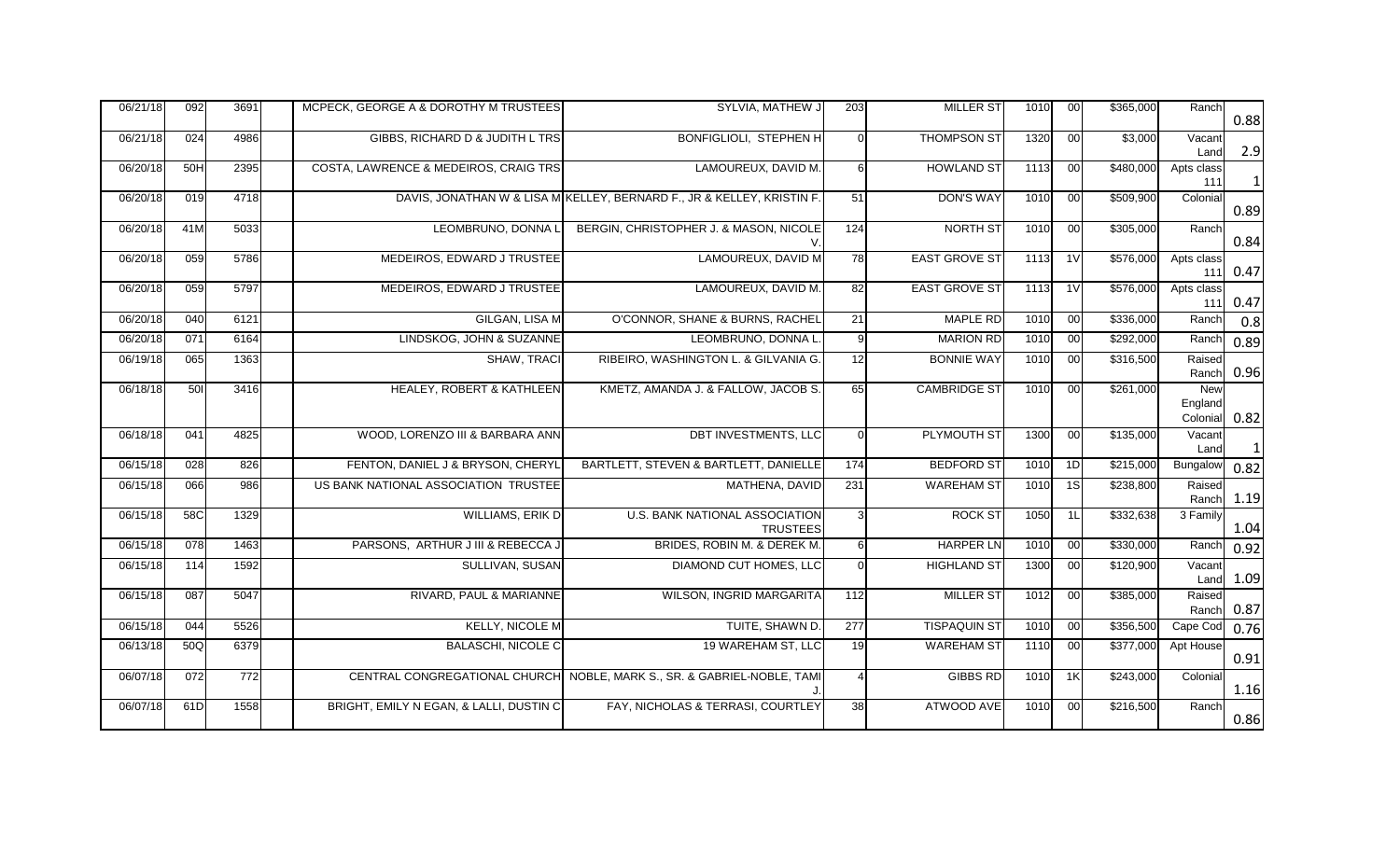| 06/07/18 | 052              | 4235 |                       | TORREN, TIMOTHY S & YOUNG, KAREN L                 | GARIS, CASSANDRA L. & HACHE, PETER M.                          | 276 | WOOD ST              | 1010 | 00 | \$300,000 | Cape Cod 0.87                          |             |
|----------|------------------|------|-----------------------|----------------------------------------------------|----------------------------------------------------------------|-----|----------------------|------|----|-----------|----------------------------------------|-------------|
| 06/07/18 | 065              | 2171 | -1                    | MEDEIROS, EDWARD J TRUSTEE                         | LAMOUREUX, DAVID M.                                            |     | <b>TWIN PONDS DR</b> | 1021 | 00 |           | \$125,000 Condominiu<br>m              | 1.2         |
| 06/07/18 | 065              | 2171 | $\overline{2}$        | MEDEIROS, EDWARD J TRUSTEE                         | LAMOUREUX, DAVID M.                                            |     | <b>TWIN PONDS DR</b> | 1021 | 00 |           | \$125,000 Condominiu<br>m              | 1.2         |
| 06/07/18 | 065              | 2171 | $\mathbf{3}$          | MEDEIROS, EDWARD J                                 | LAMOUREUX, DAVID M.                                            |     | <b>TWIN PONDS DR</b> | 1021 | 00 |           | \$125,000 Condominiu                   | 1.2         |
| 06/07/18 | 065              | 2171 | $\boldsymbol{\Delta}$ | MEDEIROS, EDWARD J TRUSTEE                         | LAMOUREUX, DAVID M.                                            |     | <b>TWIN PONDS DR</b> | 1021 | 00 |           | \$125,000 Condominiu<br>m              | 1.2         |
| 06/07/18 | 065              | 2171 | 5                     | MEDEIROS, CRAIG M TRUSTEE                          | LAMOUREUX, DAVID M.                                            |     | <b>TWIN PONDS DR</b> | 1021 | 00 |           | \$125,000 Condominiu<br>m              | 1.2         |
| 06/07/18 | 065              | 2171 | 6                     | MEDEIROS, EDWARD J TRUSTEE                         | LAMOUREUX, DAVID M.                                            |     | <b>TWIN PONDS DR</b> | 1021 | 00 |           | \$125,000 Condominiu<br>m              | 1.2         |
| 06/07/18 | 065              | 2171 | $\overline{7}$        | <b>MEDEIROS, CRAIG M TRUSTEE</b>                   | LAMOUREUX, DAVID M.                                            |     | <b>TWIN PONDS DR</b> | 1021 | 00 |           | \$125,000 Condominiu<br>m              | 1.2         |
| 06/07/18 | 065              | 2171 | 8                     | MEDEIROS, EDWARD J                                 | LAMOUREUX, DAVID M.                                            |     | <b>TWIN PONDS DR</b> | 1021 | 00 |           | \$125,000 Condominiu<br>m              | 1.2         |
| 06/05/18 | 072              | 665  |                       | HANNAH B GRIFFITH SHAW HOME FOR AGED<br><b>INC</b> | <b>GRINHAM CONSTRUCTION INC.</b>                               | 28  | <b>TISPAQUIN ST</b>  | 9512 | 00 | \$120,000 | Vacant                                 | Land 1.13   |
| 06/05/18 | 035              | 4194 |                       | TOWN OF MIDDLEBOROUGH                              | BOEN, JAMES A.                                                 | 817 | <b>PLYMOUTH ST</b>   | 9370 | 1E | \$150,000 | <b>New</b><br>England<br>Colonial      | 2.22        |
| 06/05/18 | 50K              | 4631 |                       | MORRIS, STACEY D & DAVID                           | ALMEIDA, LEONARDO                                              | 47  | SCHOOL ST            | 1050 | 00 | \$363,000 | 3 Family                               | 0.97        |
| 06/05/18 | 066              | 5287 |                       | KEANEY, ANTHONY J & LISA E                         | CHIN, ANGEL                                                    | 286 | <b>WAREHAM ST</b>    | 1010 | 00 | \$310,000 | Split-Level                            | 0.93        |
| 06/05/18 | 092              | 6152 |                       | CHIN. ANGELA                                       | KEANEY, ANTHONY J, KEANEY, LISA E. &<br><b>BORGES, BRITTNY</b> | 23  | HOLLY TREE LN        | 1010 | 00 | \$600,000 | Colonial                               | 0.87        |
| 06/01/18 | 102              | 2145 |                       | DOWD, JOHN P JR                                    | KAVANAGH, CRAIG FRANCIS                                        | 605 | <b>WAREHAM ST</b>    | 1010 | 00 | \$346,000 | Raised<br>Ranch                        | 0.83        |
| 06/01/18 | $\overline{065}$ | 3884 |                       | WHITE, THOMAS & FEBRONIA TRUSTEES                  | MANN, DARRIN E., TRUSTEE                                       | 125 | <b>EAST GROVE ST</b> | 3327 | 00 | \$515,000 | Service                                | Shop $0.64$ |
| 06/01/18 | 49L              | 4759 |                       | LANGENFELD, ERIC V & ANNA B TRUSTEES               | SCHEZER, COLLEEN A.                                            | 974 | <b>CENTER ST</b>     | 1010 | 00 | \$350,000 | <b>New</b><br>England<br>Colonial 0.84 |             |